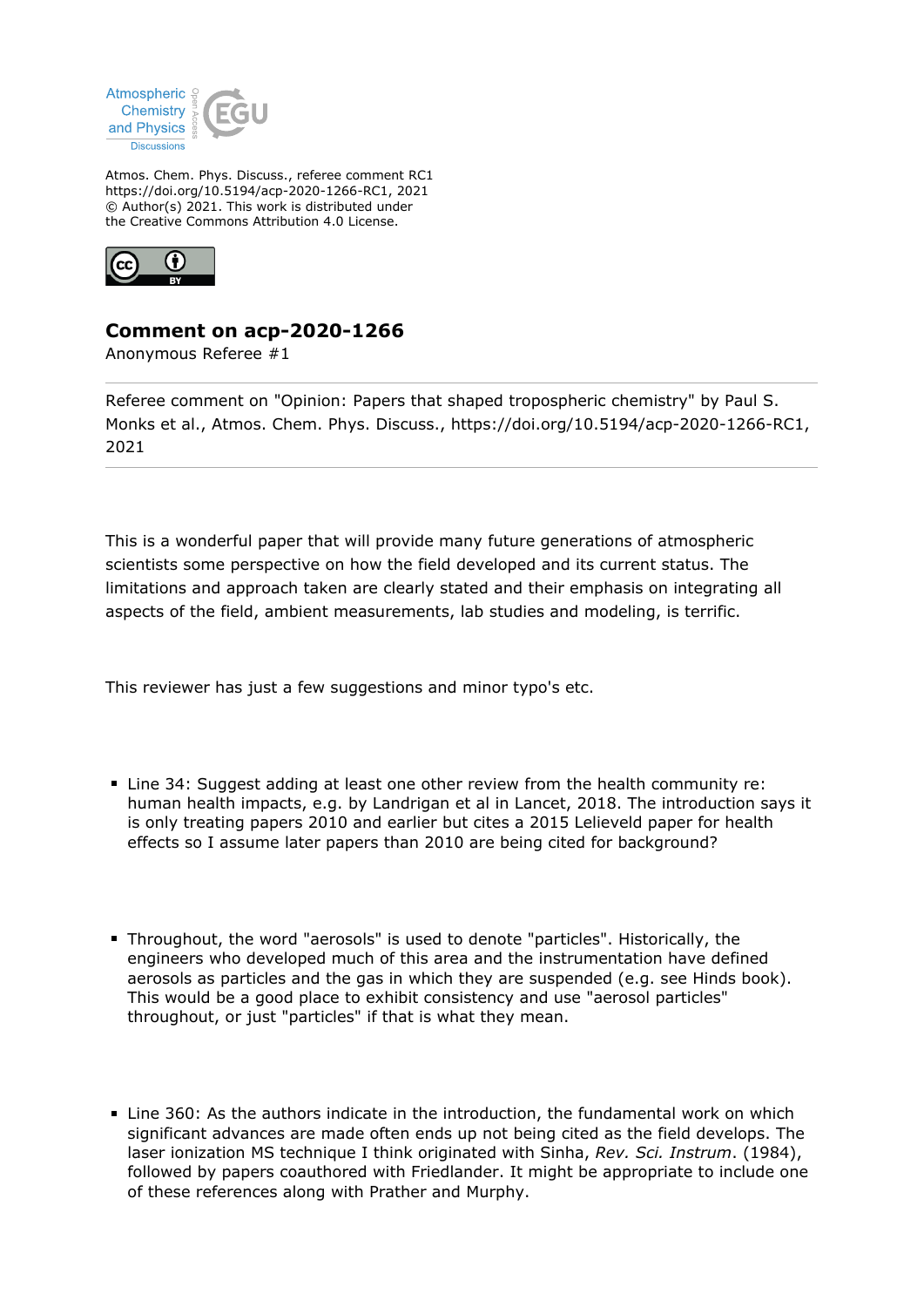- Line 367: I would add for clarity at the end of the sentence on this line "that assumed low viscosity, liquid-like particles where exchange with the gas phase is fast".
- Line 445: They state that the "distinction between heterogenous and multiphase chemistry is not always clear". This would be a good place to define these terms.
- Lines 453-469: These two paragraphs mix multiphase and heterogenous chemistry in a somewhat random order. I think they are using "heterogeneous" to mean reactions at surfaces and "multiphase" to mean reactions involving the uptake of gases into (and reaction in) the liquid phase. It would be good to define the terms first and then separate out the examples they give into the two bins.
- Line 455-459: This cites the work of Akimoto et al on the photoenhancement of HONO formation but it seems some discussion of the dark formation of HONO should come first. The Pitts et al, Int. J. Chem. Kin. (1984) might be the first discussion of this in chambers. Finlayson-Pitts et al, PCCP (2003) is a review of the area to that point.
- Lines 571-573: It reads as if Sillman (1999) was the first to put together ozone isopleths but this goes back into the 1950's or 60's, probably Haagen-Smit and Fox (1954). It would be good to cite the origins here as it is so important to our understanding even today.
- Lines 685-692: Shroeder and Urone (EST, 1974) were probably the first to suggest sea salt reactions as a photochemical source of chlorine atoms. It could be cited here and on line 704. A review by Cicerone in Rev. Geophys. Space Phys. (1981) would be a good review too.
- Line 846: It seems odd to state that emission inventories were pioneered in the 1990's. Surely they were being developed long before that, at least in California?
- **Lines 925-927: Satellites have been really useful for tracking dust events but it seems** that either here or in another section a reference to the seminal studies on dust transport of Prospero et al in the 1970's should be included.
- Line 988: "by now phased out the ozone-depleting gases". I think this is overly optimistic to say this, given recent measurements showing there seem to be emissions from Asia that were not expected. Maybe "are now phasing out ozone-depleting gases"...
- Table 1 seems quite Euro-centric, for example not including some of the big smog events in the U.S. and the passage of the Clean Air Act etc.
- **Table 2** is in two parts. It was not clear to this reviewer how they differ from each other in what they are supposed to illustrate.
- Table 3 seems out of context. It is very detailed on NOx but similar detail is not given for other species. I suggest omitting this.
- Appendix 1 data go to 2020. Since the focus of the article is 2010 and prior years, some comment in the captions might be appropriate.

## **Minor typos, grammar etc:**